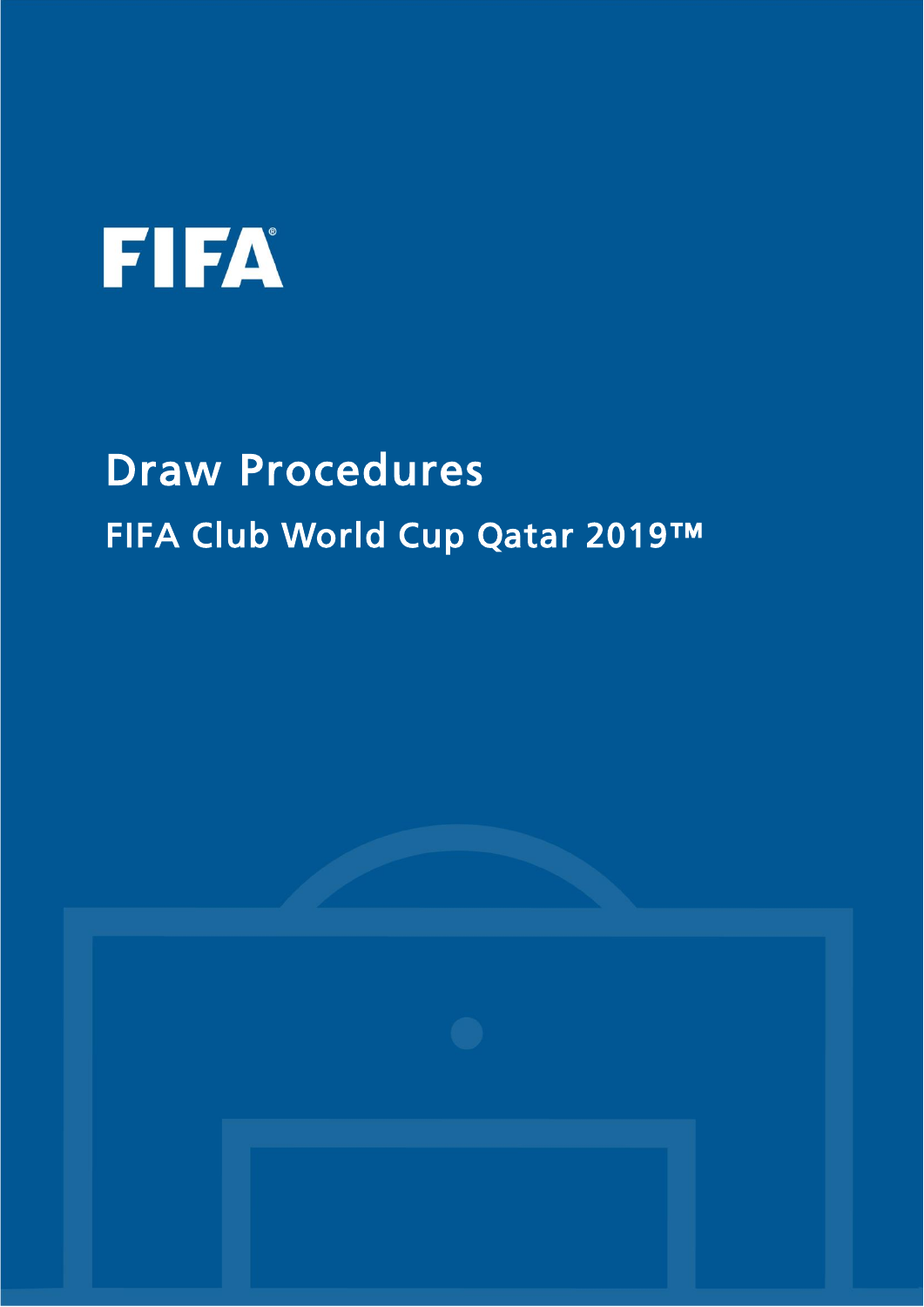## Slot allocation:

A total of seven clubs will participate in the FIFA Club World Cup Qatar 2019™. The participating clubs will be the winners of the following competitions:

| <b>CONFED.</b>  | <b>COMPETITION</b>              | <b>CLUBS/QUALIFICATION DATE</b>  |
|-----------------|---------------------------------|----------------------------------|
| <b>AFC</b>      | AFC Champions League 2019       | Final on 9 and 24 November 2019  |
| <b>CAF</b>      | CAF Champions League 2019       | <b>Pending CAF confirmation</b>  |
| Concacaf        | Concacaf Champions League 2019  | <b>CF MONTERREY</b>              |
| <b>CONMEBOL</b> | CONMEROL Libertadores 2019      | <b>Final on 23 November 2019</b> |
| <b>OFC</b>      | OFC Champions League 2019       | <b>HIENGHÈNE SPORT</b>           |
| <b>UEFA</b>     | UEFA Champions League 2018-2019 | LIVERPOOL FC                     |
| <b>Hosts</b>    | Qatar Stars League 2018-2019    | AL SADD SC*                      |

*\*Two participating clubs from the same member association cannot compete in the FIFA Club World Cup. If the winners of the AFC Champions League are a club affiliated to the QFA, the Qatar Stars League winners will be replaced by the next highest-placed club in the AFC Champions League that is not affiliated to the QFA.*

## Draw procedure:

The opening match will be played between the host association representative and the OFC representative teams.

**M1:** Al Sadd SC\* v. Hienghène Sport

#### *Second-round pairings:*

The second-round pairings will be determined in the draw as follows:

- **M2:** Team A v. Team B
- **M3:** Team C v. Team D

The **AFC Champions League winners**, **CAF Champions League winners**, **CF Monterrey** and **winners of M1** will be drawn randomly as teams A, B, C and D.